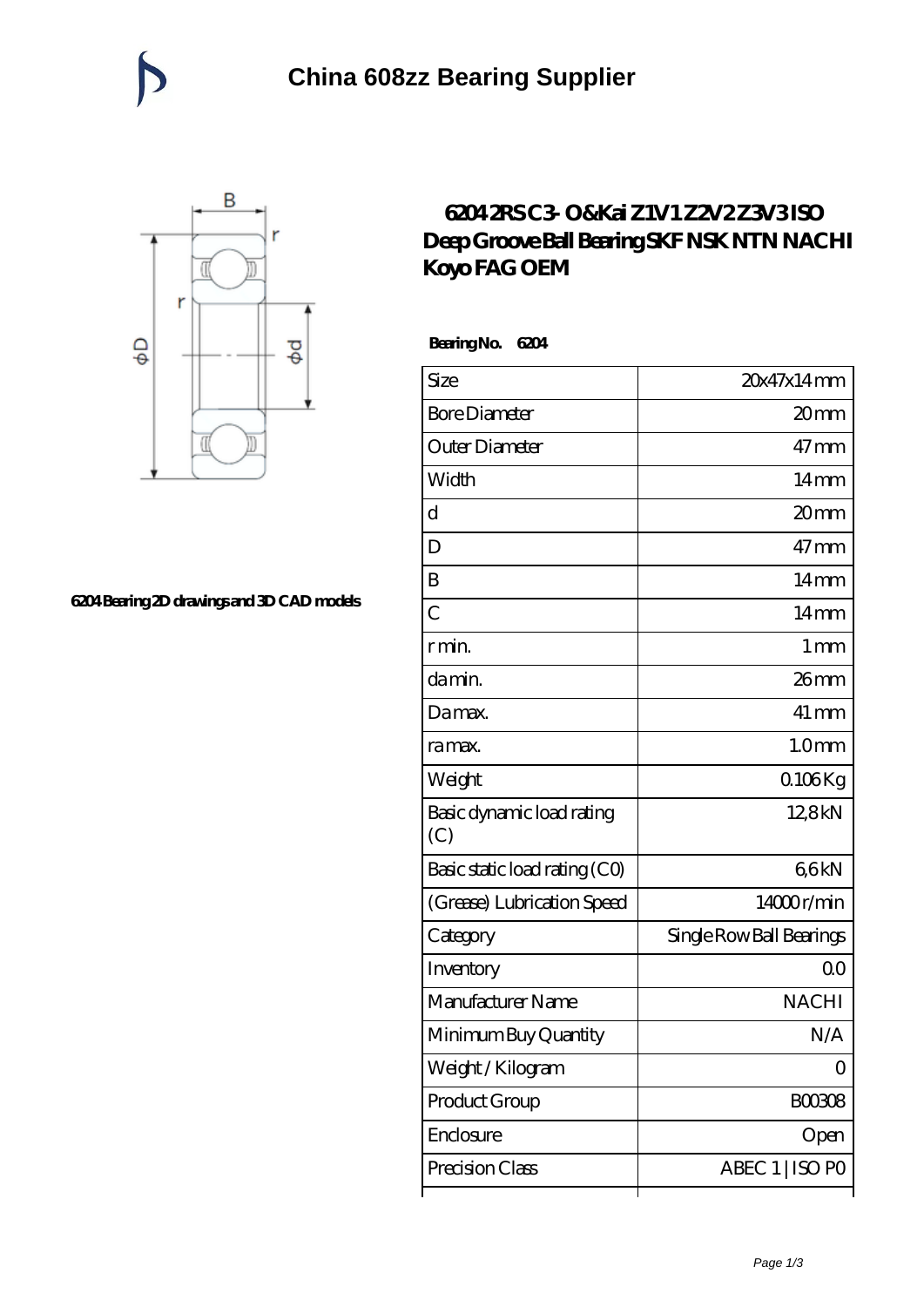## **[China 608zz Bearing Supplier](https://catchios.com)**

 $\bigtriangledown$ 

| Maximum Capacity / Filling<br>Slot | No                                                                                                                                                                                                                        |
|------------------------------------|---------------------------------------------------------------------------------------------------------------------------------------------------------------------------------------------------------------------------|
| Rolling Element                    | <b>Ball Bearing</b>                                                                                                                                                                                                       |
| Snap Ring                          | No                                                                                                                                                                                                                        |
| <b>Internal Special Features</b>   | No                                                                                                                                                                                                                        |
| Cage Material                      | Steel                                                                                                                                                                                                                     |
| Internal Clearance                 | CO-Medium                                                                                                                                                                                                                 |
| Inch - Metric                      | Metric                                                                                                                                                                                                                    |
| Long Description                   | 20MM Bore; 47MM<br>Outside Diameter; 14MM<br>Outer Race Width; Open;<br>Ball Bearing ABEC 1   ISO<br>PQ No Filling Slot; No Snap<br>Ring, No Internal Special<br>Features; CO-Medium<br>Internal Clearance; Steel<br>Cage |
| <b>Other Features</b>              | Deep Groove                                                                                                                                                                                                               |
| Category                           | Single Row Ball Bearing                                                                                                                                                                                                   |
| <b>UNSPSC</b>                      | 31171504                                                                                                                                                                                                                  |
| Harmonized Tariff Code             | 8482.105068                                                                                                                                                                                                               |
| Noun                               | Bearing                                                                                                                                                                                                                   |
| Keyword String                     | Ball                                                                                                                                                                                                                      |
| Manufacturer URL                   | http://www.nachiamerica.c<br><b>om</b>                                                                                                                                                                                    |
| Weight/LBS                         | 0234                                                                                                                                                                                                                      |
| Outside Diameter                   | 1.85Inch   47 Millimeter                                                                                                                                                                                                  |
| Inner Race Width                   | OInch   OMillimeter                                                                                                                                                                                                       |
| <b>Outer Race Width</b>            | 0.551 Inch   14 Millimeter                                                                                                                                                                                                |
| Bore                               | Q787 Inch   20 Millimeter                                                                                                                                                                                                 |
| <b>Bore</b> Type                   | Cylindrical Bore                                                                                                                                                                                                          |
| Configuration                      | Single Row                                                                                                                                                                                                                |
| <b>Bore Size</b>                   | 20mm                                                                                                                                                                                                                      |
| Width                              | 14mm                                                                                                                                                                                                                      |
| Fillet Radius/Chamfer              | $1 \,\mathrm{mm}$                                                                                                                                                                                                         |